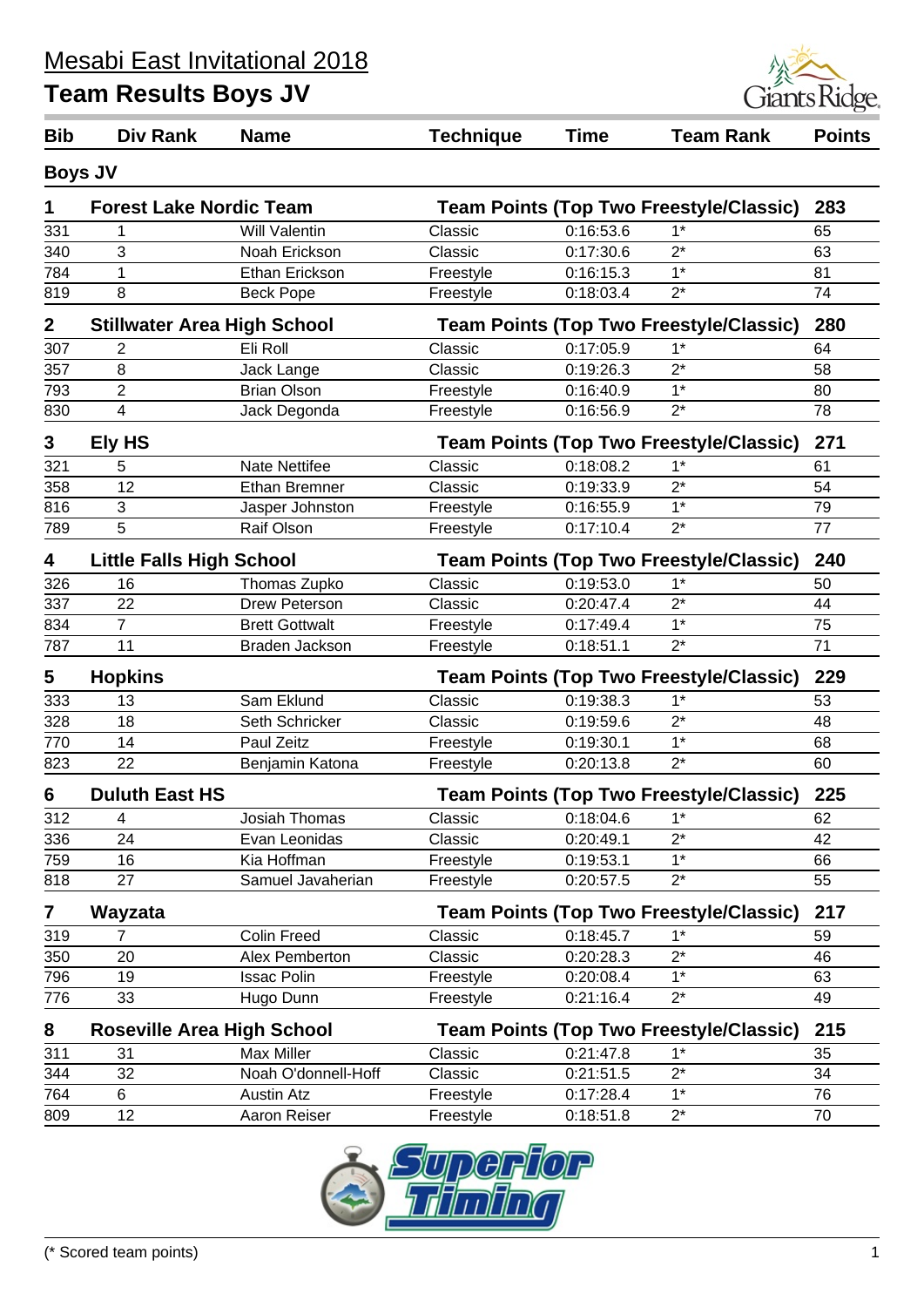

| <b>Brainerd</b><br><b>Team Points (Top Two Freestyle/Classic)</b><br>206<br>9<br>$1*$<br>313<br>Nick Schneider<br>0:21:41.4<br>29<br>Classic<br>37<br>$2^*$<br>362<br>39<br>Nole Robertson<br>0:22:35.2<br>27<br>Classic<br>9<br>$1*$<br>766<br>73<br><b>Atticus Osborne</b><br>0:18:33.4<br>Freestyle<br>13<br>$2^*$<br>817<br>Freestyle<br>0:19:16.7<br>69<br>David Dewey<br>10<br><b>Bemidji High School</b><br><b>Team Points (Top Two Freestyle/Classic)</b><br>193<br>297<br>0:18:31.6<br>$1^*$<br>Logan Jensen<br>Classic<br>60<br>6<br>9<br><b>Riley Schollett</b><br>$2^*$<br>0:19:27.2<br>57<br>356<br>Classic<br>757<br>$1*$<br>18<br>Nathan Vleck<br>Freestyle<br>0:20:04.0<br>64<br>826<br>70<br>$2^*$<br>12<br>Hayden Hommes<br>Freestyle<br>0:26:09.5<br>174<br><b>Coon Rapids High School</b><br><b>Team Points (Top Two Freestyle/Classic)</b><br>11<br>$1^*$<br>353<br>28<br>John Przybilla<br>0:21:27.7<br>Classic<br>38<br>34<br>318<br>$2^*$<br>32<br>Josh Thoen<br>Classic<br>0:22:10.3<br>$1*$<br>25<br>824<br>Noah Christiansen<br>57<br>Freestyle<br>0:20:37.6<br>35<br><b>Caleb Chesser</b><br>$2^*$<br>778<br>0:21:20.4<br>47<br>Freestyle<br><b>Team Points (Top Two Freestyle/Classic)</b><br>172<br>12<br><b>Washburn High School</b><br>$1*$<br>17<br>Owen Pederson<br>Classic<br>0:19:55.7<br>361<br>49<br>$\overline{320}$<br>21<br>$2^*$<br>0:20:45.2<br><b>Isaac Barnhill</b><br>Classic<br>45<br>771<br>$1*$<br>20<br>Alex Bion<br>0:20:11.2<br>62<br>Freestyle<br>66<br>$2^*$<br>828<br>lan Collis<br>16<br>Freestyle<br>0:25:21.9<br>13<br><b>Andover High School</b><br><b>Team Points (Top Two Freestyle/Classic)</b><br>163<br>334<br>0:21:15.9<br>$1^*$<br>27<br><b>Evanggelos Riechers</b><br>Classic<br>39<br>$2^*$<br>310<br>40<br>Aidan Mckeefry<br>0:22:51.9<br>26<br>Classic<br>$1*$<br>767<br>Calvin Fiala<br>29<br>0:21:01.0<br>53<br>Freestyle<br>37<br>$2^*$<br>833<br>45<br>Jacob Weber<br>Freestyle<br>0:21:21.1<br>161<br><b>Maple Grove Senior High</b><br><b>Team Points (Top Two Freestyle/Classic)</b><br>14<br>0:21:42.6<br>$1^*$<br>339<br>30<br>Classic<br>36<br><b>Blake Iverson</b><br>$2^*$<br>329<br>35<br>31<br>0:22:16.3<br>Mitch Murphy<br>Classic<br>820<br>31<br>Alec Peterson<br>0:21:04.6<br>$1*$<br>51<br>Freestyle<br>$2^*$<br>760<br>39<br>Sam Fjellman<br>Freestyle<br>0:21:35.2<br>43<br>15<br>143<br><b>ME / VA / EG Nordic Team</b><br><b>Team Points (Top Two Freestyle/Classic)</b><br>316<br>Aaron Nelson<br>Classic<br>0:20:48.7<br>$1^*$<br>23<br>43 | <b>Bib</b> | Div Rank | <b>Name</b> | <b>Technique</b> | <b>Time</b> | <b>Team Rank</b> | <b>Points</b> |
|-------------------------------------------------------------------------------------------------------------------------------------------------------------------------------------------------------------------------------------------------------------------------------------------------------------------------------------------------------------------------------------------------------------------------------------------------------------------------------------------------------------------------------------------------------------------------------------------------------------------------------------------------------------------------------------------------------------------------------------------------------------------------------------------------------------------------------------------------------------------------------------------------------------------------------------------------------------------------------------------------------------------------------------------------------------------------------------------------------------------------------------------------------------------------------------------------------------------------------------------------------------------------------------------------------------------------------------------------------------------------------------------------------------------------------------------------------------------------------------------------------------------------------------------------------------------------------------------------------------------------------------------------------------------------------------------------------------------------------------------------------------------------------------------------------------------------------------------------------------------------------------------------------------------------------------------------------------------------------------------------------------------------------------------------------------------------------------------------------------------------------------------------------------------------------------------------------------------------------------------------------------------------------------------------------------------------------------------------------------------------------------------------------------------------------------------------------------------------------------------------------------------------------------------|------------|----------|-------------|------------------|-------------|------------------|---------------|
|                                                                                                                                                                                                                                                                                                                                                                                                                                                                                                                                                                                                                                                                                                                                                                                                                                                                                                                                                                                                                                                                                                                                                                                                                                                                                                                                                                                                                                                                                                                                                                                                                                                                                                                                                                                                                                                                                                                                                                                                                                                                                                                                                                                                                                                                                                                                                                                                                                                                                                                                           |            |          |             |                  |             |                  |               |
|                                                                                                                                                                                                                                                                                                                                                                                                                                                                                                                                                                                                                                                                                                                                                                                                                                                                                                                                                                                                                                                                                                                                                                                                                                                                                                                                                                                                                                                                                                                                                                                                                                                                                                                                                                                                                                                                                                                                                                                                                                                                                                                                                                                                                                                                                                                                                                                                                                                                                                                                           |            |          |             |                  |             |                  |               |
|                                                                                                                                                                                                                                                                                                                                                                                                                                                                                                                                                                                                                                                                                                                                                                                                                                                                                                                                                                                                                                                                                                                                                                                                                                                                                                                                                                                                                                                                                                                                                                                                                                                                                                                                                                                                                                                                                                                                                                                                                                                                                                                                                                                                                                                                                                                                                                                                                                                                                                                                           |            |          |             |                  |             |                  |               |
|                                                                                                                                                                                                                                                                                                                                                                                                                                                                                                                                                                                                                                                                                                                                                                                                                                                                                                                                                                                                                                                                                                                                                                                                                                                                                                                                                                                                                                                                                                                                                                                                                                                                                                                                                                                                                                                                                                                                                                                                                                                                                                                                                                                                                                                                                                                                                                                                                                                                                                                                           |            |          |             |                  |             |                  |               |
|                                                                                                                                                                                                                                                                                                                                                                                                                                                                                                                                                                                                                                                                                                                                                                                                                                                                                                                                                                                                                                                                                                                                                                                                                                                                                                                                                                                                                                                                                                                                                                                                                                                                                                                                                                                                                                                                                                                                                                                                                                                                                                                                                                                                                                                                                                                                                                                                                                                                                                                                           |            |          |             |                  |             |                  |               |
|                                                                                                                                                                                                                                                                                                                                                                                                                                                                                                                                                                                                                                                                                                                                                                                                                                                                                                                                                                                                                                                                                                                                                                                                                                                                                                                                                                                                                                                                                                                                                                                                                                                                                                                                                                                                                                                                                                                                                                                                                                                                                                                                                                                                                                                                                                                                                                                                                                                                                                                                           |            |          |             |                  |             |                  |               |
|                                                                                                                                                                                                                                                                                                                                                                                                                                                                                                                                                                                                                                                                                                                                                                                                                                                                                                                                                                                                                                                                                                                                                                                                                                                                                                                                                                                                                                                                                                                                                                                                                                                                                                                                                                                                                                                                                                                                                                                                                                                                                                                                                                                                                                                                                                                                                                                                                                                                                                                                           |            |          |             |                  |             |                  |               |
|                                                                                                                                                                                                                                                                                                                                                                                                                                                                                                                                                                                                                                                                                                                                                                                                                                                                                                                                                                                                                                                                                                                                                                                                                                                                                                                                                                                                                                                                                                                                                                                                                                                                                                                                                                                                                                                                                                                                                                                                                                                                                                                                                                                                                                                                                                                                                                                                                                                                                                                                           |            |          |             |                  |             |                  |               |
|                                                                                                                                                                                                                                                                                                                                                                                                                                                                                                                                                                                                                                                                                                                                                                                                                                                                                                                                                                                                                                                                                                                                                                                                                                                                                                                                                                                                                                                                                                                                                                                                                                                                                                                                                                                                                                                                                                                                                                                                                                                                                                                                                                                                                                                                                                                                                                                                                                                                                                                                           |            |          |             |                  |             |                  |               |
|                                                                                                                                                                                                                                                                                                                                                                                                                                                                                                                                                                                                                                                                                                                                                                                                                                                                                                                                                                                                                                                                                                                                                                                                                                                                                                                                                                                                                                                                                                                                                                                                                                                                                                                                                                                                                                                                                                                                                                                                                                                                                                                                                                                                                                                                                                                                                                                                                                                                                                                                           |            |          |             |                  |             |                  |               |
|                                                                                                                                                                                                                                                                                                                                                                                                                                                                                                                                                                                                                                                                                                                                                                                                                                                                                                                                                                                                                                                                                                                                                                                                                                                                                                                                                                                                                                                                                                                                                                                                                                                                                                                                                                                                                                                                                                                                                                                                                                                                                                                                                                                                                                                                                                                                                                                                                                                                                                                                           |            |          |             |                  |             |                  |               |
|                                                                                                                                                                                                                                                                                                                                                                                                                                                                                                                                                                                                                                                                                                                                                                                                                                                                                                                                                                                                                                                                                                                                                                                                                                                                                                                                                                                                                                                                                                                                                                                                                                                                                                                                                                                                                                                                                                                                                                                                                                                                                                                                                                                                                                                                                                                                                                                                                                                                                                                                           |            |          |             |                  |             |                  |               |
|                                                                                                                                                                                                                                                                                                                                                                                                                                                                                                                                                                                                                                                                                                                                                                                                                                                                                                                                                                                                                                                                                                                                                                                                                                                                                                                                                                                                                                                                                                                                                                                                                                                                                                                                                                                                                                                                                                                                                                                                                                                                                                                                                                                                                                                                                                                                                                                                                                                                                                                                           |            |          |             |                  |             |                  |               |
|                                                                                                                                                                                                                                                                                                                                                                                                                                                                                                                                                                                                                                                                                                                                                                                                                                                                                                                                                                                                                                                                                                                                                                                                                                                                                                                                                                                                                                                                                                                                                                                                                                                                                                                                                                                                                                                                                                                                                                                                                                                                                                                                                                                                                                                                                                                                                                                                                                                                                                                                           |            |          |             |                  |             |                  |               |
|                                                                                                                                                                                                                                                                                                                                                                                                                                                                                                                                                                                                                                                                                                                                                                                                                                                                                                                                                                                                                                                                                                                                                                                                                                                                                                                                                                                                                                                                                                                                                                                                                                                                                                                                                                                                                                                                                                                                                                                                                                                                                                                                                                                                                                                                                                                                                                                                                                                                                                                                           |            |          |             |                  |             |                  |               |
|                                                                                                                                                                                                                                                                                                                                                                                                                                                                                                                                                                                                                                                                                                                                                                                                                                                                                                                                                                                                                                                                                                                                                                                                                                                                                                                                                                                                                                                                                                                                                                                                                                                                                                                                                                                                                                                                                                                                                                                                                                                                                                                                                                                                                                                                                                                                                                                                                                                                                                                                           |            |          |             |                  |             |                  |               |
|                                                                                                                                                                                                                                                                                                                                                                                                                                                                                                                                                                                                                                                                                                                                                                                                                                                                                                                                                                                                                                                                                                                                                                                                                                                                                                                                                                                                                                                                                                                                                                                                                                                                                                                                                                                                                                                                                                                                                                                                                                                                                                                                                                                                                                                                                                                                                                                                                                                                                                                                           |            |          |             |                  |             |                  |               |
|                                                                                                                                                                                                                                                                                                                                                                                                                                                                                                                                                                                                                                                                                                                                                                                                                                                                                                                                                                                                                                                                                                                                                                                                                                                                                                                                                                                                                                                                                                                                                                                                                                                                                                                                                                                                                                                                                                                                                                                                                                                                                                                                                                                                                                                                                                                                                                                                                                                                                                                                           |            |          |             |                  |             |                  |               |
|                                                                                                                                                                                                                                                                                                                                                                                                                                                                                                                                                                                                                                                                                                                                                                                                                                                                                                                                                                                                                                                                                                                                                                                                                                                                                                                                                                                                                                                                                                                                                                                                                                                                                                                                                                                                                                                                                                                                                                                                                                                                                                                                                                                                                                                                                                                                                                                                                                                                                                                                           |            |          |             |                  |             |                  |               |
|                                                                                                                                                                                                                                                                                                                                                                                                                                                                                                                                                                                                                                                                                                                                                                                                                                                                                                                                                                                                                                                                                                                                                                                                                                                                                                                                                                                                                                                                                                                                                                                                                                                                                                                                                                                                                                                                                                                                                                                                                                                                                                                                                                                                                                                                                                                                                                                                                                                                                                                                           |            |          |             |                  |             |                  |               |
|                                                                                                                                                                                                                                                                                                                                                                                                                                                                                                                                                                                                                                                                                                                                                                                                                                                                                                                                                                                                                                                                                                                                                                                                                                                                                                                                                                                                                                                                                                                                                                                                                                                                                                                                                                                                                                                                                                                                                                                                                                                                                                                                                                                                                                                                                                                                                                                                                                                                                                                                           |            |          |             |                  |             |                  |               |
|                                                                                                                                                                                                                                                                                                                                                                                                                                                                                                                                                                                                                                                                                                                                                                                                                                                                                                                                                                                                                                                                                                                                                                                                                                                                                                                                                                                                                                                                                                                                                                                                                                                                                                                                                                                                                                                                                                                                                                                                                                                                                                                                                                                                                                                                                                                                                                                                                                                                                                                                           |            |          |             |                  |             |                  |               |
|                                                                                                                                                                                                                                                                                                                                                                                                                                                                                                                                                                                                                                                                                                                                                                                                                                                                                                                                                                                                                                                                                                                                                                                                                                                                                                                                                                                                                                                                                                                                                                                                                                                                                                                                                                                                                                                                                                                                                                                                                                                                                                                                                                                                                                                                                                                                                                                                                                                                                                                                           |            |          |             |                  |             |                  |               |
|                                                                                                                                                                                                                                                                                                                                                                                                                                                                                                                                                                                                                                                                                                                                                                                                                                                                                                                                                                                                                                                                                                                                                                                                                                                                                                                                                                                                                                                                                                                                                                                                                                                                                                                                                                                                                                                                                                                                                                                                                                                                                                                                                                                                                                                                                                                                                                                                                                                                                                                                           |            |          |             |                  |             |                  |               |
|                                                                                                                                                                                                                                                                                                                                                                                                                                                                                                                                                                                                                                                                                                                                                                                                                                                                                                                                                                                                                                                                                                                                                                                                                                                                                                                                                                                                                                                                                                                                                                                                                                                                                                                                                                                                                                                                                                                                                                                                                                                                                                                                                                                                                                                                                                                                                                                                                                                                                                                                           |            |          |             |                  |             |                  |               |
|                                                                                                                                                                                                                                                                                                                                                                                                                                                                                                                                                                                                                                                                                                                                                                                                                                                                                                                                                                                                                                                                                                                                                                                                                                                                                                                                                                                                                                                                                                                                                                                                                                                                                                                                                                                                                                                                                                                                                                                                                                                                                                                                                                                                                                                                                                                                                                                                                                                                                                                                           |            |          |             |                  |             |                  |               |
|                                                                                                                                                                                                                                                                                                                                                                                                                                                                                                                                                                                                                                                                                                                                                                                                                                                                                                                                                                                                                                                                                                                                                                                                                                                                                                                                                                                                                                                                                                                                                                                                                                                                                                                                                                                                                                                                                                                                                                                                                                                                                                                                                                                                                                                                                                                                                                                                                                                                                                                                           |            |          |             |                  |             |                  |               |
|                                                                                                                                                                                                                                                                                                                                                                                                                                                                                                                                                                                                                                                                                                                                                                                                                                                                                                                                                                                                                                                                                                                                                                                                                                                                                                                                                                                                                                                                                                                                                                                                                                                                                                                                                                                                                                                                                                                                                                                                                                                                                                                                                                                                                                                                                                                                                                                                                                                                                                                                           |            |          |             |                  |             |                  |               |
|                                                                                                                                                                                                                                                                                                                                                                                                                                                                                                                                                                                                                                                                                                                                                                                                                                                                                                                                                                                                                                                                                                                                                                                                                                                                                                                                                                                                                                                                                                                                                                                                                                                                                                                                                                                                                                                                                                                                                                                                                                                                                                                                                                                                                                                                                                                                                                                                                                                                                                                                           |            |          |             |                  |             |                  |               |
|                                                                                                                                                                                                                                                                                                                                                                                                                                                                                                                                                                                                                                                                                                                                                                                                                                                                                                                                                                                                                                                                                                                                                                                                                                                                                                                                                                                                                                                                                                                                                                                                                                                                                                                                                                                                                                                                                                                                                                                                                                                                                                                                                                                                                                                                                                                                                                                                                                                                                                                                           |            |          |             |                  |             |                  |               |
|                                                                                                                                                                                                                                                                                                                                                                                                                                                                                                                                                                                                                                                                                                                                                                                                                                                                                                                                                                                                                                                                                                                                                                                                                                                                                                                                                                                                                                                                                                                                                                                                                                                                                                                                                                                                                                                                                                                                                                                                                                                                                                                                                                                                                                                                                                                                                                                                                                                                                                                                           |            |          |             |                  |             |                  |               |
|                                                                                                                                                                                                                                                                                                                                                                                                                                                                                                                                                                                                                                                                                                                                                                                                                                                                                                                                                                                                                                                                                                                                                                                                                                                                                                                                                                                                                                                                                                                                                                                                                                                                                                                                                                                                                                                                                                                                                                                                                                                                                                                                                                                                                                                                                                                                                                                                                                                                                                                                           |            |          |             |                  |             |                  |               |
|                                                                                                                                                                                                                                                                                                                                                                                                                                                                                                                                                                                                                                                                                                                                                                                                                                                                                                                                                                                                                                                                                                                                                                                                                                                                                                                                                                                                                                                                                                                                                                                                                                                                                                                                                                                                                                                                                                                                                                                                                                                                                                                                                                                                                                                                                                                                                                                                                                                                                                                                           | 305        | 41       | Nick Kangas | Classic          | 0:23:02.8   | $2^*$            | 25            |
| 335<br>52<br><b>Tanner Beyer</b><br>Classic<br>0:24:43.5<br>3                                                                                                                                                                                                                                                                                                                                                                                                                                                                                                                                                                                                                                                                                                                                                                                                                                                                                                                                                                                                                                                                                                                                                                                                                                                                                                                                                                                                                                                                                                                                                                                                                                                                                                                                                                                                                                                                                                                                                                                                                                                                                                                                                                                                                                                                                                                                                                                                                                                                             |            |          |             |                  |             |                  |               |
| $1*$<br>765<br>36<br>Kevin Heikkila<br>0:21:20.7<br>46<br>Freestyle                                                                                                                                                                                                                                                                                                                                                                                                                                                                                                                                                                                                                                                                                                                                                                                                                                                                                                                                                                                                                                                                                                                                                                                                                                                                                                                                                                                                                                                                                                                                                                                                                                                                                                                                                                                                                                                                                                                                                                                                                                                                                                                                                                                                                                                                                                                                                                                                                                                                       |            |          |             |                  |             |                  |               |
| 53<br>$2^*$<br>808<br>Jack Elliott<br>Freestyle<br>0:23:03.3<br>29                                                                                                                                                                                                                                                                                                                                                                                                                                                                                                                                                                                                                                                                                                                                                                                                                                                                                                                                                                                                                                                                                                                                                                                                                                                                                                                                                                                                                                                                                                                                                                                                                                                                                                                                                                                                                                                                                                                                                                                                                                                                                                                                                                                                                                                                                                                                                                                                                                                                        |            |          |             |                  |             |                  |               |
| 57<br>3<br>841<br>Zach Buscko<br>0:23:25.0<br>Freestyle                                                                                                                                                                                                                                                                                                                                                                                                                                                                                                                                                                                                                                                                                                                                                                                                                                                                                                                                                                                                                                                                                                                                                                                                                                                                                                                                                                                                                                                                                                                                                                                                                                                                                                                                                                                                                                                                                                                                                                                                                                                                                                                                                                                                                                                                                                                                                                                                                                                                                   |            |          |             |                  |             |                  |               |
| Alexandria<br>16<br><b>Team Points (Top Two Freestyle/Classic)</b><br>141                                                                                                                                                                                                                                                                                                                                                                                                                                                                                                                                                                                                                                                                                                                                                                                                                                                                                                                                                                                                                                                                                                                                                                                                                                                                                                                                                                                                                                                                                                                                                                                                                                                                                                                                                                                                                                                                                                                                                                                                                                                                                                                                                                                                                                                                                                                                                                                                                                                                 |            |          |             |                  |             |                  |               |
| 0:19:44.1<br>$1^*$<br>324<br>15<br>Kyle Vandertuin<br>Classic<br>51                                                                                                                                                                                                                                                                                                                                                                                                                                                                                                                                                                                                                                                                                                                                                                                                                                                                                                                                                                                                                                                                                                                                                                                                                                                                                                                                                                                                                                                                                                                                                                                                                                                                                                                                                                                                                                                                                                                                                                                                                                                                                                                                                                                                                                                                                                                                                                                                                                                                       |            |          |             |                  |             |                  |               |
| $2^*$<br>345<br>51<br>Sam Maier<br>Classic<br>0:24:40.5<br>15                                                                                                                                                                                                                                                                                                                                                                                                                                                                                                                                                                                                                                                                                                                                                                                                                                                                                                                                                                                                                                                                                                                                                                                                                                                                                                                                                                                                                                                                                                                                                                                                                                                                                                                                                                                                                                                                                                                                                                                                                                                                                                                                                                                                                                                                                                                                                                                                                                                                             |            |          |             |                  |             |                  |               |
| $1^*$<br>813<br>41<br>Nathan Halstead<br>0:21:42.9<br>Freestyle<br>41                                                                                                                                                                                                                                                                                                                                                                                                                                                                                                                                                                                                                                                                                                                                                                                                                                                                                                                                                                                                                                                                                                                                                                                                                                                                                                                                                                                                                                                                                                                                                                                                                                                                                                                                                                                                                                                                                                                                                                                                                                                                                                                                                                                                                                                                                                                                                                                                                                                                     |            |          |             |                  |             |                  |               |
| 791<br>$2^*$<br>48<br>Noah Huss<br>34<br>Freestyle<br>0:22:23.6                                                                                                                                                                                                                                                                                                                                                                                                                                                                                                                                                                                                                                                                                                                                                                                                                                                                                                                                                                                                                                                                                                                                                                                                                                                                                                                                                                                                                                                                                                                                                                                                                                                                                                                                                                                                                                                                                                                                                                                                                                                                                                                                                                                                                                                                                                                                                                                                                                                                           |            |          |             |                  |             |                  |               |

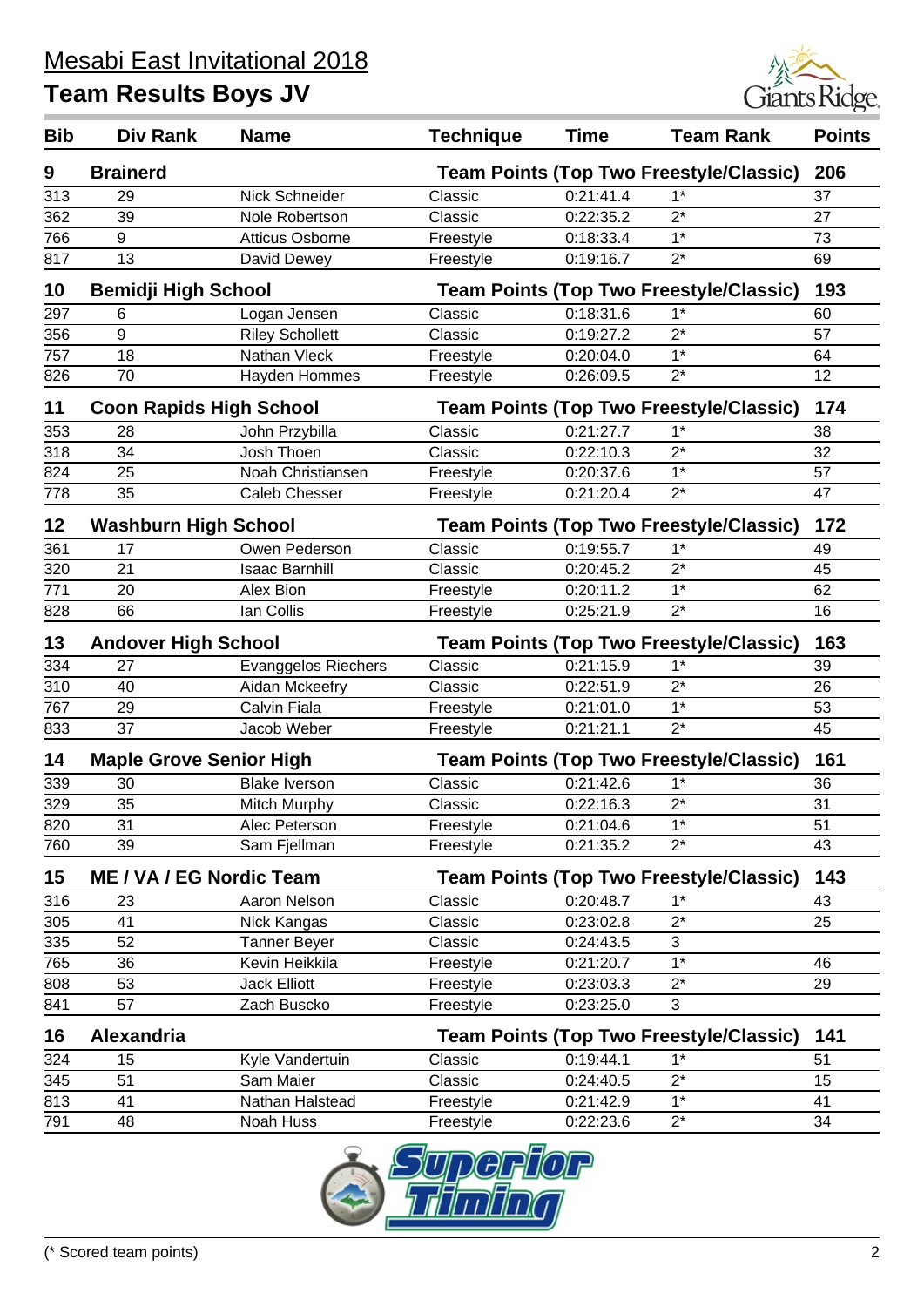

| <b>Bib</b> | Div Rank                          | <b>Name</b>                            | <b>Technique</b>                                      | <b>Time</b> | <b>Team Rank</b>                               | <b>Points</b> |  |  |
|------------|-----------------------------------|----------------------------------------|-------------------------------------------------------|-------------|------------------------------------------------|---------------|--|--|
| 17         | <b>Edina High School</b>          |                                        |                                                       |             | <b>Team Points (Top Two Freestyle/Classic)</b> | 139           |  |  |
| 298        | 14                                | Peter Rock                             | Classic                                               | 0:19:39.1   | $1^*$                                          | 52            |  |  |
| 349        | 58                                | Kai Bowen                              | Classic                                               | 0:27:07.5   | $2^*$                                          | 8             |  |  |
| 792        | 26                                | Eli Frenkel                            | Freestyle                                             | 0:20:52.9   | $1*$                                           | 56            |  |  |
| 815        | 59                                | Peter Mans                             | Freestyle                                             | 0:23:48.8   | $2^*$                                          | 23            |  |  |
| 18         | <b>Anoka High Schoo</b>           |                                        |                                                       |             | <b>Team Points (Top Two Freestyle/Classic)</b> | 134           |  |  |
| 300        | 25                                | <b>Josh Meinert</b>                    | Classic                                               | 0:20:54.8   | $1*$                                           | 41            |  |  |
| 342        | 48                                | <b>Brendan Hauta</b>                   | Classic                                               | 0:24:07.2   | $2^*$                                          | 18            |  |  |
| 761        | 42                                | <b>Trevor Larson</b>                   | Freestyle                                             | 0:21:44.3   | $1^*$                                          | 40            |  |  |
| 797        | 47                                | <b>Brendan Richied</b>                 | Freestyle                                             | 0:22:20.5   | $2^*$                                          | 35            |  |  |
| 19         |                                   | <b>Chaska and Chanhassen HSs</b>       | <b>Team Points (Top Two Freestyle/Classic)</b><br>117 |             |                                                |               |  |  |
| 847        | 23                                | <b>Eric Sather</b>                     | Freestyle                                             | 0:20:24.6   | $1^*$                                          | 59            |  |  |
| 811        | 24                                | Sam Wilmot                             | Freestyle                                             | 0:20:35.6   | $2^*$                                          | 58            |  |  |
| 780        | 30                                | Mitchell Holman                        | Freestyle                                             | 0:21:02.8   | 3                                              |               |  |  |
| 20         | <b>Hayward Nordic Ski Team</b>    |                                        |                                                       |             | <b>Team Points (Top Two Freestyle/Classic)</b> | 111           |  |  |
| 786        | 15                                | Declan Ross                            | Freestyle                                             | 0:19:51.7   | $1*$                                           | 67            |  |  |
| 804        | 38                                | Killian Phipps                         | Freestyle                                             | 0:21:33.8   | $2^*$                                          | 44            |  |  |
| 20         | <b>Minnehaha Academy</b>          |                                        |                                                       |             | <b>Team Points (Top Two Freestyle/Classic)</b> | 111           |  |  |
| 323        | 10                                | <b>Will Carlen</b>                     | Classic                                               | 0:19:27.7   | $1*$                                           | 56            |  |  |
| 338        | 11                                | Arne Christiansen                      | Classic                                               | 0:19:32.4   | $2^*$                                          | 55            |  |  |
| 366        | 37                                | Luke Wasson                            | Classic                                               | 0:22:21.7   | 3                                              |               |  |  |
| 22         | <b>Cathedral High School</b>      |                                        |                                                       |             | <b>Team Points (Top Two Freestyle/Classic)</b> | 95            |  |  |
| 355        | 42                                | Hayden Roelofs                         | Classic                                               | 0:23:09.8   | $1*$                                           | 24            |  |  |
| 788        | 17                                | Johnny Nemeth                          | Freestyle                                             | 0:20:02.3   | $1*$                                           | 65            |  |  |
| 798        | $\overline{76}$                   | <b>Colin Stein</b>                     | Freestyle                                             | 0:32:02.4   | $2^*$                                          | 6             |  |  |
| 23         |                                   | <b>Grand Rapids HS Nordic Ski Team</b> |                                                       |             | <b>Team Points (Top Two Freestyle/Classic)</b> | 93            |  |  |
| 774        | 21                                | Matej Cervenka                         | Freestyle                                             | 0:20:12.3   | $1^*$                                          | 61            |  |  |
| 810        | 50                                | Jack Cannella                          | Freestyle                                             | 0:22:48.8   | 2*                                             | 32            |  |  |
| 23         | <b>Moorhead High School</b>       |                                        |                                                       |             | <b>Team Points (Top Two Freestyle/Classic)</b> | 93            |  |  |
| 768        | 28                                | Josh Hagen                             | Freestyle                                             | 0:20:58.5   | $1*$                                           | 54            |  |  |
| 802        | 43                                | <b>Daniel Davies</b>                   | Freestyle                                             | 0:21:54.8   | $2^*$                                          | 39            |  |  |
| 844        | 44                                | Jacob Kunka                            | Freestyle                                             | 0:22:00.9   | 3                                              |               |  |  |
| 25         | <b>Duluth Denfeld High School</b> |                                        |                                                       |             | <b>Team Points (Top Two Freestyle/Classic)</b> | 92            |  |  |
| 346        | 36                                | Connor Feyen                           | Classic                                               | 0:22:17.1   | $1^*$                                          | 30            |  |  |
| 354        | 57                                | Noah Mcgrew                            | Classic                                               | 0:26:54.0   | $2^*$                                          | 9             |  |  |
| 831        | 55                                | lan Hopp                               | Freestyle                                             | 0:23:11.4   | $1*$                                           | 27            |  |  |
| 836        | 56                                | <b>Isaac Fink</b>                      | Freestyle                                             | 0:23:24.8   | $2^*$                                          | 26            |  |  |
| 26         | <b>CEC Nordic</b>                 |                                        |                                                       |             | <b>Team Points (Top Two Freestyle/Classic)</b> | 91            |  |  |
| 325        | 38                                | <b>Spencer Hoeffling</b>               | Classic                                               | 0:22:24.5   | $1^*$                                          | 28            |  |  |
| 332        | 53                                | Nate Bong                              | Classic                                               | 0:24:48.0   | $2^*$                                          | 13            |  |  |

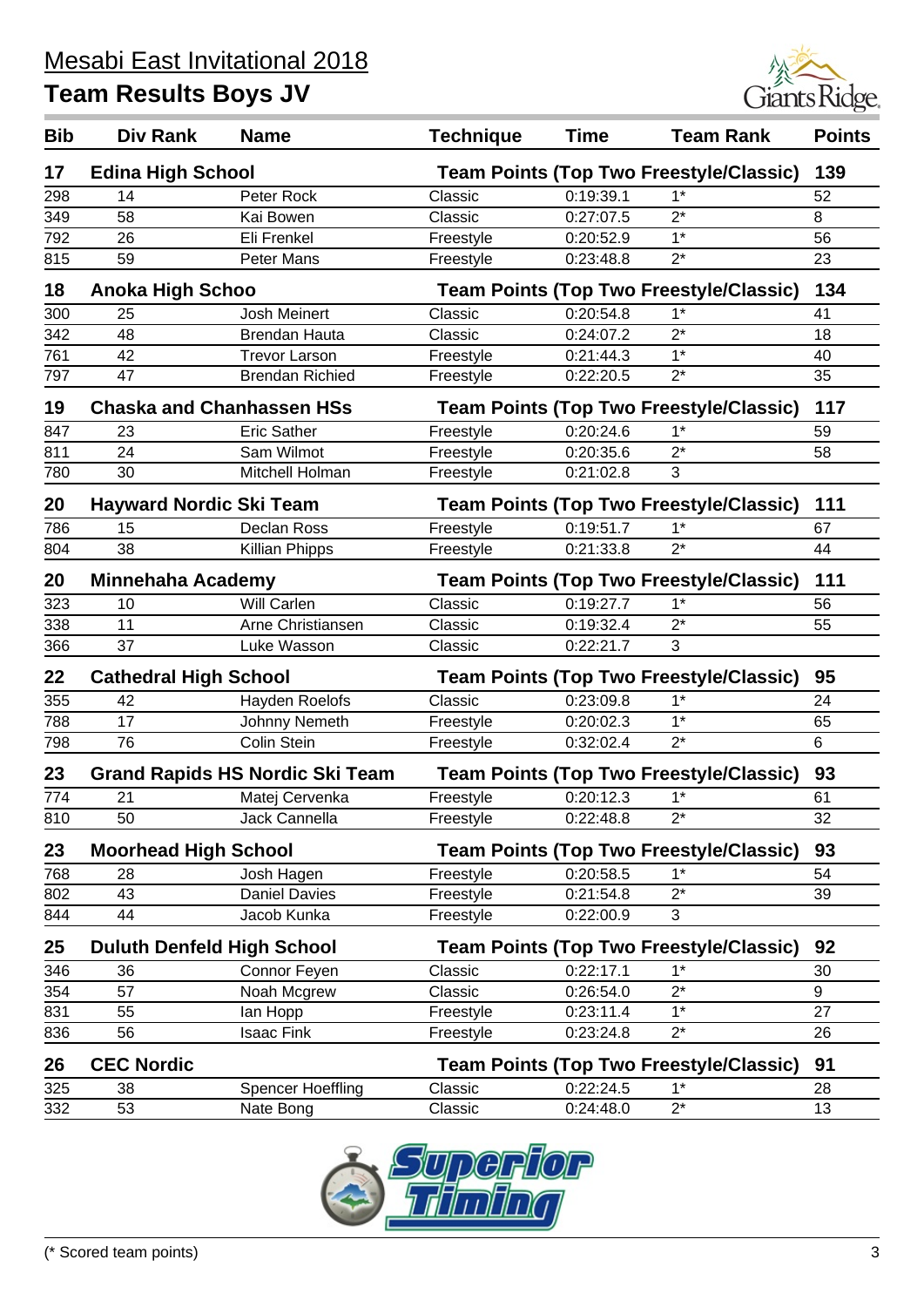

| 763<br>32<br>0:21:13.5<br>$1^*$<br>50<br>Freestyle<br>27<br><b>Copper Country Ski Tigers</b><br><b>Team Points (Top Two Freestyle/Classic)</b><br>87<br>347<br>19<br>Cyrus Hamlin<br>Classic<br>0:20:14.8<br>$1^*$<br>47<br>26<br>Thomas Lyle<br>$2^*$<br>Classic<br>0:21:15.1<br>40<br>299<br>28<br><b>Mounds View High School</b><br><b>Team Points (Top Two Freestyle/Classic)</b><br>85<br>317<br>Andrew Fortmeyer<br>0:23:19.3<br>$1^*$<br>22<br>44<br>Classic<br>$1*$<br>Erik Swensen<br>814<br>40<br>Freestyle<br>0:21:36.5<br>42<br>$2^*$<br>61<br>21<br>779<br><b>Nick Gourley</b><br>Freestyle<br>0:24:05.9<br>29<br><b>Willmar Public Schools</b><br><b>Team Points (Top Two Freestyle/Classic)</b><br>79<br>$1*$<br>369<br>0:23:33.3<br>46<br><b>Marcus Ornelas</b><br>20<br>Classic<br>322<br>$2^*$<br>$\overline{7}$<br>59<br><b>Connor Olson</b><br>Classic<br>0:28:28.8<br>363<br>63<br>Shawn Mellies-U?ren<br>3<br>Classic<br>0:30:11.1<br>$1*$<br>794<br>49<br><b>Blake Gibson</b><br>0:22:25.0<br>33<br>Freestyle<br>$2^*$<br>803<br>63<br>Erik Heen<br>Freestyle<br>0:24:27.9<br>19<br>65<br>3<br>843<br><b>Will Trochlil</b><br>Freestyle<br>0:25:02.6<br>Winona HS Nordic Ski Team<br>30<br><b>Team Points (Top Two Freestyle/Classic)</b><br>72<br>72<br>825<br>Jonas Trombetta<br>0:18:46.4<br>$1*$<br>10<br>Freestyle<br>31<br><b>Benilde-St. Margaret</b><br><b>Team Points (Top Two Freestyle/Classic)</b><br>62<br>$1*$<br>367<br>33<br>Classic<br>0:21:54.3<br>Frankie Lynch<br>33<br>$2^*$<br>50<br>364<br>Ryan Norkosky<br>Classic<br>0:24:33.0<br>16<br>$1*$<br>71<br><b>Edward Shea</b><br>849<br>0:27:30.9<br>11<br>Freestyle<br>$\overline{2}$<br>$2^*$<br>835<br>80<br>Anders Peterson<br>0:36:03.7<br>Freestyle<br>58<br>32<br><b>Detroit Lakes High School</b><br><b>Team Points (Top Two Freestyle/Classic)</b><br>46<br><b>Casey Parks</b><br>0:22:14.3<br>$1*$<br>36<br>807<br>Freestyle<br>$2^*$<br>782<br>60<br>Noah Borah<br>Freestyle<br>0:23:57.9<br>22<br>57<br>33<br><b>St Paul Academy &amp; Summit School</b><br><b>Team Points (Top Two Freestyle/Classic)</b><br>0:22:13.1<br>$1*$<br>795<br>45<br>Larry Chen<br>37<br>Freestyle<br>62<br>0:24:10.6<br>$2^*$<br>Tom Jaeger<br>Freestyle<br>20<br>821<br>43<br><b>Orono High School</b><br><b>Team Points (Top Two Freestyle/Classic)</b><br>34<br><b>Matt Koltes</b><br>$1*$<br>327<br>47<br>Classic<br>0:24:02.2<br>19<br>$1*$<br>58<br>0:23:48.1<br>24<br>775<br>Braden Kavanagh<br>Freestyle<br>35<br><b>Spring Lake Park/St Anthony HS</b><br>42<br><b>Team Points (Top Two Freestyle/Classic)</b><br>Elsesser Luke<br>Classic<br>308<br>54<br>0:25:18.6<br>$1*$<br>12<br>$1*$<br>52<br>Alex Knutson<br>781<br>0:22:58.1<br>30<br>Freestyle<br><b>Marshall Nordic Ski Team</b><br>36<br><b>Team Points (Top Two Freestyle/Classic)</b><br>40<br>Classic<br>$1*$<br>330<br>43<br>0:23:17.9<br><b>Riley Hutchinson</b><br>23<br>$1*$<br>812<br>72<br>Zach Marsak<br>Freestyle<br>0:28:03.2<br>10<br>$\overline{7}$<br>75<br>David Olsen<br>$2^*$<br>772<br>Freestyle<br>0:29:58.5<br>37<br><b>Ishpeming Ski Club</b><br><b>Team Points (Top Two Freestyle/Classic)</b><br>28<br>67<br>0:25:45.4<br>$1*$<br>785<br>Gary Lawton<br>15<br>Freestyle | <b>Bib</b> | Div Rank | <b>Name</b>    | <b>Technique</b> | <b>Time</b> | <b>Team Rank</b> | <b>Points</b> |
|--------------------------------------------------------------------------------------------------------------------------------------------------------------------------------------------------------------------------------------------------------------------------------------------------------------------------------------------------------------------------------------------------------------------------------------------------------------------------------------------------------------------------------------------------------------------------------------------------------------------------------------------------------------------------------------------------------------------------------------------------------------------------------------------------------------------------------------------------------------------------------------------------------------------------------------------------------------------------------------------------------------------------------------------------------------------------------------------------------------------------------------------------------------------------------------------------------------------------------------------------------------------------------------------------------------------------------------------------------------------------------------------------------------------------------------------------------------------------------------------------------------------------------------------------------------------------------------------------------------------------------------------------------------------------------------------------------------------------------------------------------------------------------------------------------------------------------------------------------------------------------------------------------------------------------------------------------------------------------------------------------------------------------------------------------------------------------------------------------------------------------------------------------------------------------------------------------------------------------------------------------------------------------------------------------------------------------------------------------------------------------------------------------------------------------------------------------------------------------------------------------------------------------------------------------------------------------------------------------------------------------------------------------------------------------------------------------------------------------------------------------------------------------------------------------------------------------------------------------------------------------------------------------------------------------------------------------------------------------------------------------------------------------------------------------------------------------------------------------------------------------------------------------------------------------------------------------------------------------------------------------|------------|----------|----------------|------------------|-------------|------------------|---------------|
|                                                                                                                                                                                                                                                                                                                                                                                                                                                                                                                                                                                                                                                                                                                                                                                                                                                                                                                                                                                                                                                                                                                                                                                                                                                                                                                                                                                                                                                                                                                                                                                                                                                                                                                                                                                                                                                                                                                                                                                                                                                                                                                                                                                                                                                                                                                                                                                                                                                                                                                                                                                                                                                                                                                                                                                                                                                                                                                                                                                                                                                                                                                                                                                                                                                        |            |          | Ethan Matzdorf |                  |             |                  |               |
|                                                                                                                                                                                                                                                                                                                                                                                                                                                                                                                                                                                                                                                                                                                                                                                                                                                                                                                                                                                                                                                                                                                                                                                                                                                                                                                                                                                                                                                                                                                                                                                                                                                                                                                                                                                                                                                                                                                                                                                                                                                                                                                                                                                                                                                                                                                                                                                                                                                                                                                                                                                                                                                                                                                                                                                                                                                                                                                                                                                                                                                                                                                                                                                                                                                        |            |          |                |                  |             |                  |               |
|                                                                                                                                                                                                                                                                                                                                                                                                                                                                                                                                                                                                                                                                                                                                                                                                                                                                                                                                                                                                                                                                                                                                                                                                                                                                                                                                                                                                                                                                                                                                                                                                                                                                                                                                                                                                                                                                                                                                                                                                                                                                                                                                                                                                                                                                                                                                                                                                                                                                                                                                                                                                                                                                                                                                                                                                                                                                                                                                                                                                                                                                                                                                                                                                                                                        |            |          |                |                  |             |                  |               |
|                                                                                                                                                                                                                                                                                                                                                                                                                                                                                                                                                                                                                                                                                                                                                                                                                                                                                                                                                                                                                                                                                                                                                                                                                                                                                                                                                                                                                                                                                                                                                                                                                                                                                                                                                                                                                                                                                                                                                                                                                                                                                                                                                                                                                                                                                                                                                                                                                                                                                                                                                                                                                                                                                                                                                                                                                                                                                                                                                                                                                                                                                                                                                                                                                                                        |            |          |                |                  |             |                  |               |
|                                                                                                                                                                                                                                                                                                                                                                                                                                                                                                                                                                                                                                                                                                                                                                                                                                                                                                                                                                                                                                                                                                                                                                                                                                                                                                                                                                                                                                                                                                                                                                                                                                                                                                                                                                                                                                                                                                                                                                                                                                                                                                                                                                                                                                                                                                                                                                                                                                                                                                                                                                                                                                                                                                                                                                                                                                                                                                                                                                                                                                                                                                                                                                                                                                                        |            |          |                |                  |             |                  |               |
|                                                                                                                                                                                                                                                                                                                                                                                                                                                                                                                                                                                                                                                                                                                                                                                                                                                                                                                                                                                                                                                                                                                                                                                                                                                                                                                                                                                                                                                                                                                                                                                                                                                                                                                                                                                                                                                                                                                                                                                                                                                                                                                                                                                                                                                                                                                                                                                                                                                                                                                                                                                                                                                                                                                                                                                                                                                                                                                                                                                                                                                                                                                                                                                                                                                        |            |          |                |                  |             |                  |               |
|                                                                                                                                                                                                                                                                                                                                                                                                                                                                                                                                                                                                                                                                                                                                                                                                                                                                                                                                                                                                                                                                                                                                                                                                                                                                                                                                                                                                                                                                                                                                                                                                                                                                                                                                                                                                                                                                                                                                                                                                                                                                                                                                                                                                                                                                                                                                                                                                                                                                                                                                                                                                                                                                                                                                                                                                                                                                                                                                                                                                                                                                                                                                                                                                                                                        |            |          |                |                  |             |                  |               |
|                                                                                                                                                                                                                                                                                                                                                                                                                                                                                                                                                                                                                                                                                                                                                                                                                                                                                                                                                                                                                                                                                                                                                                                                                                                                                                                                                                                                                                                                                                                                                                                                                                                                                                                                                                                                                                                                                                                                                                                                                                                                                                                                                                                                                                                                                                                                                                                                                                                                                                                                                                                                                                                                                                                                                                                                                                                                                                                                                                                                                                                                                                                                                                                                                                                        |            |          |                |                  |             |                  |               |
|                                                                                                                                                                                                                                                                                                                                                                                                                                                                                                                                                                                                                                                                                                                                                                                                                                                                                                                                                                                                                                                                                                                                                                                                                                                                                                                                                                                                                                                                                                                                                                                                                                                                                                                                                                                                                                                                                                                                                                                                                                                                                                                                                                                                                                                                                                                                                                                                                                                                                                                                                                                                                                                                                                                                                                                                                                                                                                                                                                                                                                                                                                                                                                                                                                                        |            |          |                |                  |             |                  |               |
|                                                                                                                                                                                                                                                                                                                                                                                                                                                                                                                                                                                                                                                                                                                                                                                                                                                                                                                                                                                                                                                                                                                                                                                                                                                                                                                                                                                                                                                                                                                                                                                                                                                                                                                                                                                                                                                                                                                                                                                                                                                                                                                                                                                                                                                                                                                                                                                                                                                                                                                                                                                                                                                                                                                                                                                                                                                                                                                                                                                                                                                                                                                                                                                                                                                        |            |          |                |                  |             |                  |               |
|                                                                                                                                                                                                                                                                                                                                                                                                                                                                                                                                                                                                                                                                                                                                                                                                                                                                                                                                                                                                                                                                                                                                                                                                                                                                                                                                                                                                                                                                                                                                                                                                                                                                                                                                                                                                                                                                                                                                                                                                                                                                                                                                                                                                                                                                                                                                                                                                                                                                                                                                                                                                                                                                                                                                                                                                                                                                                                                                                                                                                                                                                                                                                                                                                                                        |            |          |                |                  |             |                  |               |
|                                                                                                                                                                                                                                                                                                                                                                                                                                                                                                                                                                                                                                                                                                                                                                                                                                                                                                                                                                                                                                                                                                                                                                                                                                                                                                                                                                                                                                                                                                                                                                                                                                                                                                                                                                                                                                                                                                                                                                                                                                                                                                                                                                                                                                                                                                                                                                                                                                                                                                                                                                                                                                                                                                                                                                                                                                                                                                                                                                                                                                                                                                                                                                                                                                                        |            |          |                |                  |             |                  |               |
|                                                                                                                                                                                                                                                                                                                                                                                                                                                                                                                                                                                                                                                                                                                                                                                                                                                                                                                                                                                                                                                                                                                                                                                                                                                                                                                                                                                                                                                                                                                                                                                                                                                                                                                                                                                                                                                                                                                                                                                                                                                                                                                                                                                                                                                                                                                                                                                                                                                                                                                                                                                                                                                                                                                                                                                                                                                                                                                                                                                                                                                                                                                                                                                                                                                        |            |          |                |                  |             |                  |               |
|                                                                                                                                                                                                                                                                                                                                                                                                                                                                                                                                                                                                                                                                                                                                                                                                                                                                                                                                                                                                                                                                                                                                                                                                                                                                                                                                                                                                                                                                                                                                                                                                                                                                                                                                                                                                                                                                                                                                                                                                                                                                                                                                                                                                                                                                                                                                                                                                                                                                                                                                                                                                                                                                                                                                                                                                                                                                                                                                                                                                                                                                                                                                                                                                                                                        |            |          |                |                  |             |                  |               |
|                                                                                                                                                                                                                                                                                                                                                                                                                                                                                                                                                                                                                                                                                                                                                                                                                                                                                                                                                                                                                                                                                                                                                                                                                                                                                                                                                                                                                                                                                                                                                                                                                                                                                                                                                                                                                                                                                                                                                                                                                                                                                                                                                                                                                                                                                                                                                                                                                                                                                                                                                                                                                                                                                                                                                                                                                                                                                                                                                                                                                                                                                                                                                                                                                                                        |            |          |                |                  |             |                  |               |
|                                                                                                                                                                                                                                                                                                                                                                                                                                                                                                                                                                                                                                                                                                                                                                                                                                                                                                                                                                                                                                                                                                                                                                                                                                                                                                                                                                                                                                                                                                                                                                                                                                                                                                                                                                                                                                                                                                                                                                                                                                                                                                                                                                                                                                                                                                                                                                                                                                                                                                                                                                                                                                                                                                                                                                                                                                                                                                                                                                                                                                                                                                                                                                                                                                                        |            |          |                |                  |             |                  |               |
|                                                                                                                                                                                                                                                                                                                                                                                                                                                                                                                                                                                                                                                                                                                                                                                                                                                                                                                                                                                                                                                                                                                                                                                                                                                                                                                                                                                                                                                                                                                                                                                                                                                                                                                                                                                                                                                                                                                                                                                                                                                                                                                                                                                                                                                                                                                                                                                                                                                                                                                                                                                                                                                                                                                                                                                                                                                                                                                                                                                                                                                                                                                                                                                                                                                        |            |          |                |                  |             |                  |               |
|                                                                                                                                                                                                                                                                                                                                                                                                                                                                                                                                                                                                                                                                                                                                                                                                                                                                                                                                                                                                                                                                                                                                                                                                                                                                                                                                                                                                                                                                                                                                                                                                                                                                                                                                                                                                                                                                                                                                                                                                                                                                                                                                                                                                                                                                                                                                                                                                                                                                                                                                                                                                                                                                                                                                                                                                                                                                                                                                                                                                                                                                                                                                                                                                                                                        |            |          |                |                  |             |                  |               |
|                                                                                                                                                                                                                                                                                                                                                                                                                                                                                                                                                                                                                                                                                                                                                                                                                                                                                                                                                                                                                                                                                                                                                                                                                                                                                                                                                                                                                                                                                                                                                                                                                                                                                                                                                                                                                                                                                                                                                                                                                                                                                                                                                                                                                                                                                                                                                                                                                                                                                                                                                                                                                                                                                                                                                                                                                                                                                                                                                                                                                                                                                                                                                                                                                                                        |            |          |                |                  |             |                  |               |
|                                                                                                                                                                                                                                                                                                                                                                                                                                                                                                                                                                                                                                                                                                                                                                                                                                                                                                                                                                                                                                                                                                                                                                                                                                                                                                                                                                                                                                                                                                                                                                                                                                                                                                                                                                                                                                                                                                                                                                                                                                                                                                                                                                                                                                                                                                                                                                                                                                                                                                                                                                                                                                                                                                                                                                                                                                                                                                                                                                                                                                                                                                                                                                                                                                                        |            |          |                |                  |             |                  |               |
|                                                                                                                                                                                                                                                                                                                                                                                                                                                                                                                                                                                                                                                                                                                                                                                                                                                                                                                                                                                                                                                                                                                                                                                                                                                                                                                                                                                                                                                                                                                                                                                                                                                                                                                                                                                                                                                                                                                                                                                                                                                                                                                                                                                                                                                                                                                                                                                                                                                                                                                                                                                                                                                                                                                                                                                                                                                                                                                                                                                                                                                                                                                                                                                                                                                        |            |          |                |                  |             |                  |               |
|                                                                                                                                                                                                                                                                                                                                                                                                                                                                                                                                                                                                                                                                                                                                                                                                                                                                                                                                                                                                                                                                                                                                                                                                                                                                                                                                                                                                                                                                                                                                                                                                                                                                                                                                                                                                                                                                                                                                                                                                                                                                                                                                                                                                                                                                                                                                                                                                                                                                                                                                                                                                                                                                                                                                                                                                                                                                                                                                                                                                                                                                                                                                                                                                                                                        |            |          |                |                  |             |                  |               |
|                                                                                                                                                                                                                                                                                                                                                                                                                                                                                                                                                                                                                                                                                                                                                                                                                                                                                                                                                                                                                                                                                                                                                                                                                                                                                                                                                                                                                                                                                                                                                                                                                                                                                                                                                                                                                                                                                                                                                                                                                                                                                                                                                                                                                                                                                                                                                                                                                                                                                                                                                                                                                                                                                                                                                                                                                                                                                                                                                                                                                                                                                                                                                                                                                                                        |            |          |                |                  |             |                  |               |
|                                                                                                                                                                                                                                                                                                                                                                                                                                                                                                                                                                                                                                                                                                                                                                                                                                                                                                                                                                                                                                                                                                                                                                                                                                                                                                                                                                                                                                                                                                                                                                                                                                                                                                                                                                                                                                                                                                                                                                                                                                                                                                                                                                                                                                                                                                                                                                                                                                                                                                                                                                                                                                                                                                                                                                                                                                                                                                                                                                                                                                                                                                                                                                                                                                                        |            |          |                |                  |             |                  |               |
|                                                                                                                                                                                                                                                                                                                                                                                                                                                                                                                                                                                                                                                                                                                                                                                                                                                                                                                                                                                                                                                                                                                                                                                                                                                                                                                                                                                                                                                                                                                                                                                                                                                                                                                                                                                                                                                                                                                                                                                                                                                                                                                                                                                                                                                                                                                                                                                                                                                                                                                                                                                                                                                                                                                                                                                                                                                                                                                                                                                                                                                                                                                                                                                                                                                        |            |          |                |                  |             |                  |               |
|                                                                                                                                                                                                                                                                                                                                                                                                                                                                                                                                                                                                                                                                                                                                                                                                                                                                                                                                                                                                                                                                                                                                                                                                                                                                                                                                                                                                                                                                                                                                                                                                                                                                                                                                                                                                                                                                                                                                                                                                                                                                                                                                                                                                                                                                                                                                                                                                                                                                                                                                                                                                                                                                                                                                                                                                                                                                                                                                                                                                                                                                                                                                                                                                                                                        |            |          |                |                  |             |                  |               |
|                                                                                                                                                                                                                                                                                                                                                                                                                                                                                                                                                                                                                                                                                                                                                                                                                                                                                                                                                                                                                                                                                                                                                                                                                                                                                                                                                                                                                                                                                                                                                                                                                                                                                                                                                                                                                                                                                                                                                                                                                                                                                                                                                                                                                                                                                                                                                                                                                                                                                                                                                                                                                                                                                                                                                                                                                                                                                                                                                                                                                                                                                                                                                                                                                                                        |            |          |                |                  |             |                  |               |
|                                                                                                                                                                                                                                                                                                                                                                                                                                                                                                                                                                                                                                                                                                                                                                                                                                                                                                                                                                                                                                                                                                                                                                                                                                                                                                                                                                                                                                                                                                                                                                                                                                                                                                                                                                                                                                                                                                                                                                                                                                                                                                                                                                                                                                                                                                                                                                                                                                                                                                                                                                                                                                                                                                                                                                                                                                                                                                                                                                                                                                                                                                                                                                                                                                                        |            |          |                |                  |             |                  |               |
|                                                                                                                                                                                                                                                                                                                                                                                                                                                                                                                                                                                                                                                                                                                                                                                                                                                                                                                                                                                                                                                                                                                                                                                                                                                                                                                                                                                                                                                                                                                                                                                                                                                                                                                                                                                                                                                                                                                                                                                                                                                                                                                                                                                                                                                                                                                                                                                                                                                                                                                                                                                                                                                                                                                                                                                                                                                                                                                                                                                                                                                                                                                                                                                                                                                        |            |          |                |                  |             |                  |               |
|                                                                                                                                                                                                                                                                                                                                                                                                                                                                                                                                                                                                                                                                                                                                                                                                                                                                                                                                                                                                                                                                                                                                                                                                                                                                                                                                                                                                                                                                                                                                                                                                                                                                                                                                                                                                                                                                                                                                                                                                                                                                                                                                                                                                                                                                                                                                                                                                                                                                                                                                                                                                                                                                                                                                                                                                                                                                                                                                                                                                                                                                                                                                                                                                                                                        |            |          |                |                  |             |                  |               |
|                                                                                                                                                                                                                                                                                                                                                                                                                                                                                                                                                                                                                                                                                                                                                                                                                                                                                                                                                                                                                                                                                                                                                                                                                                                                                                                                                                                                                                                                                                                                                                                                                                                                                                                                                                                                                                                                                                                                                                                                                                                                                                                                                                                                                                                                                                                                                                                                                                                                                                                                                                                                                                                                                                                                                                                                                                                                                                                                                                                                                                                                                                                                                                                                                                                        |            |          |                |                  |             |                  |               |
|                                                                                                                                                                                                                                                                                                                                                                                                                                                                                                                                                                                                                                                                                                                                                                                                                                                                                                                                                                                                                                                                                                                                                                                                                                                                                                                                                                                                                                                                                                                                                                                                                                                                                                                                                                                                                                                                                                                                                                                                                                                                                                                                                                                                                                                                                                                                                                                                                                                                                                                                                                                                                                                                                                                                                                                                                                                                                                                                                                                                                                                                                                                                                                                                                                                        |            |          |                |                  |             |                  |               |
|                                                                                                                                                                                                                                                                                                                                                                                                                                                                                                                                                                                                                                                                                                                                                                                                                                                                                                                                                                                                                                                                                                                                                                                                                                                                                                                                                                                                                                                                                                                                                                                                                                                                                                                                                                                                                                                                                                                                                                                                                                                                                                                                                                                                                                                                                                                                                                                                                                                                                                                                                                                                                                                                                                                                                                                                                                                                                                                                                                                                                                                                                                                                                                                                                                                        |            |          |                |                  |             |                  |               |
|                                                                                                                                                                                                                                                                                                                                                                                                                                                                                                                                                                                                                                                                                                                                                                                                                                                                                                                                                                                                                                                                                                                                                                                                                                                                                                                                                                                                                                                                                                                                                                                                                                                                                                                                                                                                                                                                                                                                                                                                                                                                                                                                                                                                                                                                                                                                                                                                                                                                                                                                                                                                                                                                                                                                                                                                                                                                                                                                                                                                                                                                                                                                                                                                                                                        |            |          |                |                  |             |                  |               |
|                                                                                                                                                                                                                                                                                                                                                                                                                                                                                                                                                                                                                                                                                                                                                                                                                                                                                                                                                                                                                                                                                                                                                                                                                                                                                                                                                                                                                                                                                                                                                                                                                                                                                                                                                                                                                                                                                                                                                                                                                                                                                                                                                                                                                                                                                                                                                                                                                                                                                                                                                                                                                                                                                                                                                                                                                                                                                                                                                                                                                                                                                                                                                                                                                                                        |            |          |                |                  |             |                  |               |
|                                                                                                                                                                                                                                                                                                                                                                                                                                                                                                                                                                                                                                                                                                                                                                                                                                                                                                                                                                                                                                                                                                                                                                                                                                                                                                                                                                                                                                                                                                                                                                                                                                                                                                                                                                                                                                                                                                                                                                                                                                                                                                                                                                                                                                                                                                                                                                                                                                                                                                                                                                                                                                                                                                                                                                                                                                                                                                                                                                                                                                                                                                                                                                                                                                                        |            |          |                |                  |             |                  |               |
|                                                                                                                                                                                                                                                                                                                                                                                                                                                                                                                                                                                                                                                                                                                                                                                                                                                                                                                                                                                                                                                                                                                                                                                                                                                                                                                                                                                                                                                                                                                                                                                                                                                                                                                                                                                                                                                                                                                                                                                                                                                                                                                                                                                                                                                                                                                                                                                                                                                                                                                                                                                                                                                                                                                                                                                                                                                                                                                                                                                                                                                                                                                                                                                                                                                        |            |          |                |                  |             |                  |               |
|                                                                                                                                                                                                                                                                                                                                                                                                                                                                                                                                                                                                                                                                                                                                                                                                                                                                                                                                                                                                                                                                                                                                                                                                                                                                                                                                                                                                                                                                                                                                                                                                                                                                                                                                                                                                                                                                                                                                                                                                                                                                                                                                                                                                                                                                                                                                                                                                                                                                                                                                                                                                                                                                                                                                                                                                                                                                                                                                                                                                                                                                                                                                                                                                                                                        |            |          |                |                  |             |                  |               |
|                                                                                                                                                                                                                                                                                                                                                                                                                                                                                                                                                                                                                                                                                                                                                                                                                                                                                                                                                                                                                                                                                                                                                                                                                                                                                                                                                                                                                                                                                                                                                                                                                                                                                                                                                                                                                                                                                                                                                                                                                                                                                                                                                                                                                                                                                                                                                                                                                                                                                                                                                                                                                                                                                                                                                                                                                                                                                                                                                                                                                                                                                                                                                                                                                                                        |            |          |                |                  |             |                  |               |
|                                                                                                                                                                                                                                                                                                                                                                                                                                                                                                                                                                                                                                                                                                                                                                                                                                                                                                                                                                                                                                                                                                                                                                                                                                                                                                                                                                                                                                                                                                                                                                                                                                                                                                                                                                                                                                                                                                                                                                                                                                                                                                                                                                                                                                                                                                                                                                                                                                                                                                                                                                                                                                                                                                                                                                                                                                                                                                                                                                                                                                                                                                                                                                                                                                                        |            |          |                |                  |             |                  |               |